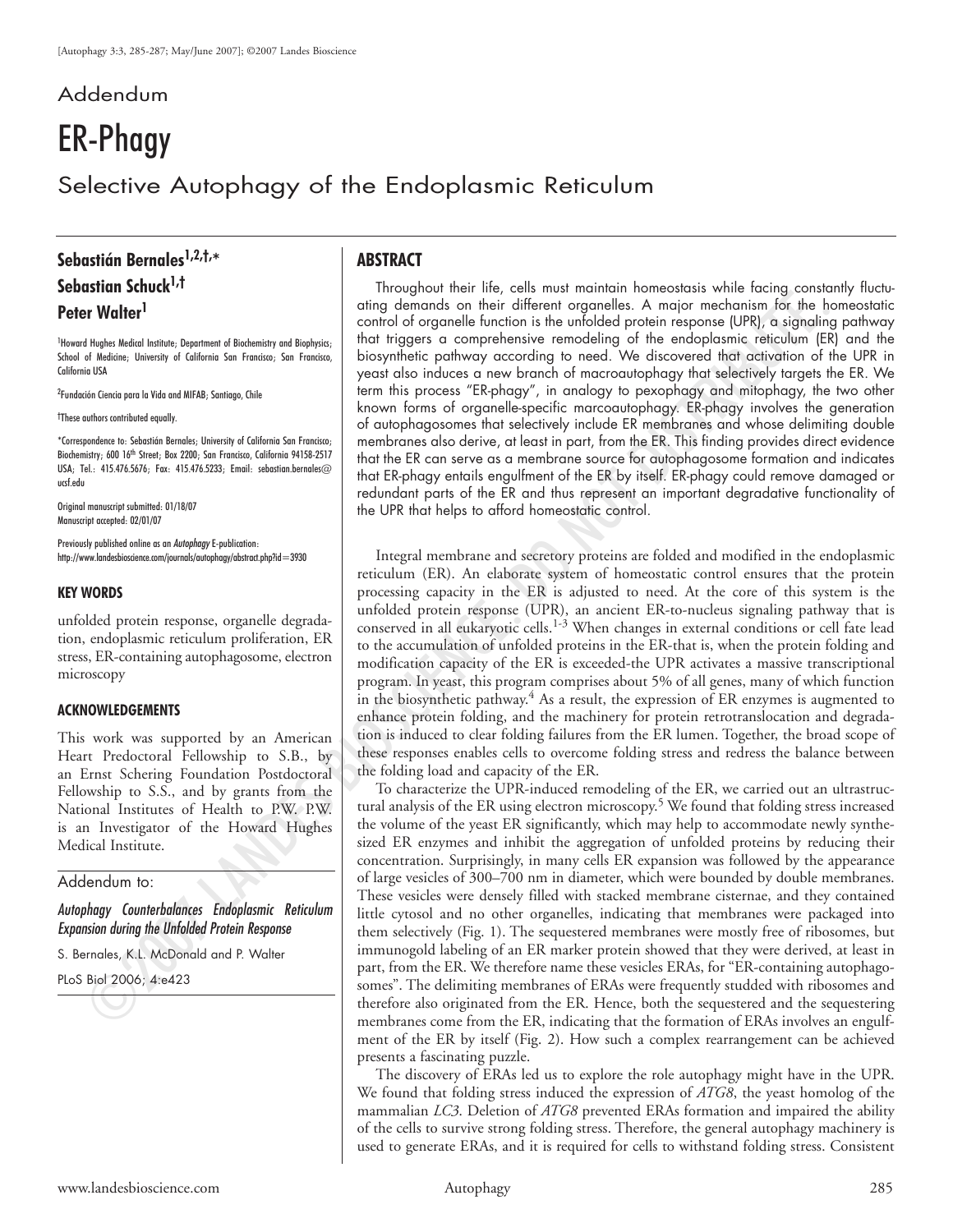

Figure 1. ER‑containing autophagosomes (ERAs). Electron micrograph image of a representative UPR‑induced wild‑type cell that contains ERAs. Nuclei and cytoplasm are indicated as N and C, respectively.

with this notion, various other mutants of known autophagy genes, which are viable under normal growth conditions, died upon UPR activation. A mutant lacking functional vacuolar proteases, however, survived. This finding indicates that the primary benefit of ERAs formation in the face of severe folding stress is the selective sequestration rather than the degradation of parts of the ER.

Thus, our study revealed an important link between the UPR and autophagy and has identified a new branch of autophagy, which we term ER-phagy. This discovery extends the group of organelle-selective modes of macroautophagy: pexophagy for engulfing peroxisomes, mitophagy for engulfing mitochondria, and ER-phagy for engulfing ER membranes. Physiologically, the role of ER-phagy may be two-fold: (1) the formation of ERAs during folding stress may serve to sequester parts of the ER that are damaged or contain protein aggregates that cannot be disposed of in other ways, and (2) ER-phagy may reduce the size of the ER back to normal once the folding stress subsides. ER-phagy could therefore represent an important degradative functionality of the UPR and be an integral player in achieving homeostatic control. In this regard, ER-phagy may be analogous to the regulation of peroxisome abundance, whose biogenesis is balanced by pexophagy, and to the regulation of mitochondrial abundance, whose biogenesis is thought to be balanced by mitophagy.<sup>6,7</sup>



Figure 2. Visualization of ERA membranes. High-pressure freezing/freeze substitution image of an ERA to reveal the membrane content. Note that both content and delimiting membranes contain bound ribosomes, and therefore are at least partially derived from the ER.

Our conclusions are in agreement with a series of recent studies, both in yeast and in mammalian cells, that have revealed different aspects of the connection between the UPR and autophagy described above. In yeast, work from Ohsumi's group first suggested that ER components can be delivered to the vacuole by starvation-induced autophagy.8 Two studies using overexpression of proteins that are prone to aggregation in the ER then discovered that autophagy is involved in the clearance of misfolded proteins,<sup>9,10</sup> and another report showed that UPR activation induces autophagy.<sup>11</sup> In mammalian cells, autophagy also seems to be needed to rid the ER of protein aggregates,12 and ER stress triggers LC3 lipidation, suggesting that autophagy is activated.13 Finally, two further studies showed that UPR activation induces the accumulation of autophagosomes.14,15 Intriguingly, autophagosomes elicited by folding stress "often contained multi-lamellar structures" that were not observed in starvation-induced autophagosomes.14 This finding raises the possibility that ER stress causes the generation of ERAs also in mammalian cells.

ER-phagy promises to shed new light on general questions concerning the mechanisms of autophagy. First, the origin of the limiting double membrane of autophagosomes has been a long-standing open question.<sup>16</sup> The ER has been suspected to serve as a membrane source, but evidence for this proposal has not been conclusive.17,18 Our study now shows that the ER membrane can indeed by used to build autophagosomes. Second, the events that occur between the completion of an autophagosome and its fusion with the degradative compartment, the vacuole in yeast and lysosomes in mammalian cells, are poorly understood. In mammalian cells, autophagosomes may fuse with endosomes before they reach lysosomes.19 No intermediate steps during the delivery of completed autophagosomes have so far been identified in yeast. However, ERAs apparently remain in the cytosol under UPR-inducing conditions, suggesting that fusion with the vacuole can be regulated (or at least temporarily be suspended). Third, the identification of the molecules involved in ER-phagy, which already include many of the known